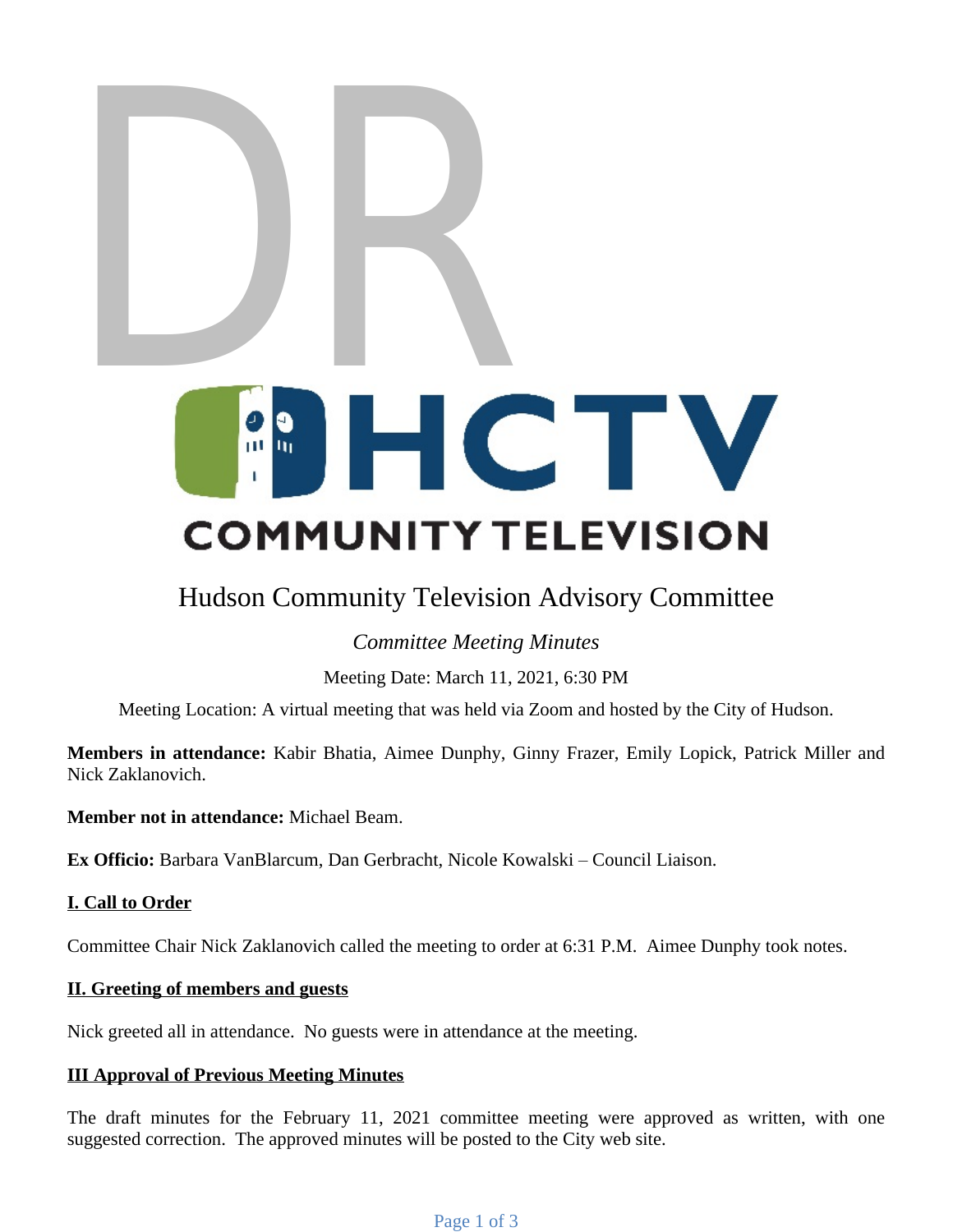

### **IV. Station Management Reports – Dan Gerbracht & Barbara VanBlarcum**

### **Dan Gerbracht:**

- End of Feb aired the State of the City
- New Dispatch Center program shared by State Reps
- City's 2021 projects
- Six programs submitted to hometown media awards
- Successfully using all robotic cameras (BOE Meetings and 3 or 4 concerts)
- City Council returning to in-person meetings on April 6, so will need to prepare Town Hall to air meetings

### **Barbara VanBlarcum:**

- Hudson Community Foundation program on protecting mental health
- First Congregational Ash Wednesday service
- North of 60 program with the Sexton at the cemeteries
- Rotary Club speakers
- Hudson's Got Talent Fundraiser ran through February and beat their fundraising goal
- Successfully using all robotic cameras (BOE Meetings and 3 or 4 concerts)<br>- Successfully using all robotic cameras (BOE Meetings and 3 or 4 concerts)<br>- City Council returning to in-person meetings on April 6, so will nee - Cub Scout's borrowed equipment and did a livestream of their Pinewood Derby and it was aired on the channel a few times
- Clinton Line Railroad program will be airing this week
- Fun Facts at the Pharmacy will be about the Covid vaccinations
- Acquiring Author Talks from Hudson Library series
- Meeting with Kent State student to build app for Station
- There is a new sign posted outside so people know where HCTV is located. It was created by the Parks Department

### **V. "Friends of HCTV" update – All**

- No new updates

### **VI. Alliance for Community Media update – Nick Zaklanovich**

- Nick attended meeting virtually. April 15 trial date; decision late May
- Massachusetts proposal to tax streaming services

### **VII. New Access program ideas, previous meeting follow-up & once around – All**